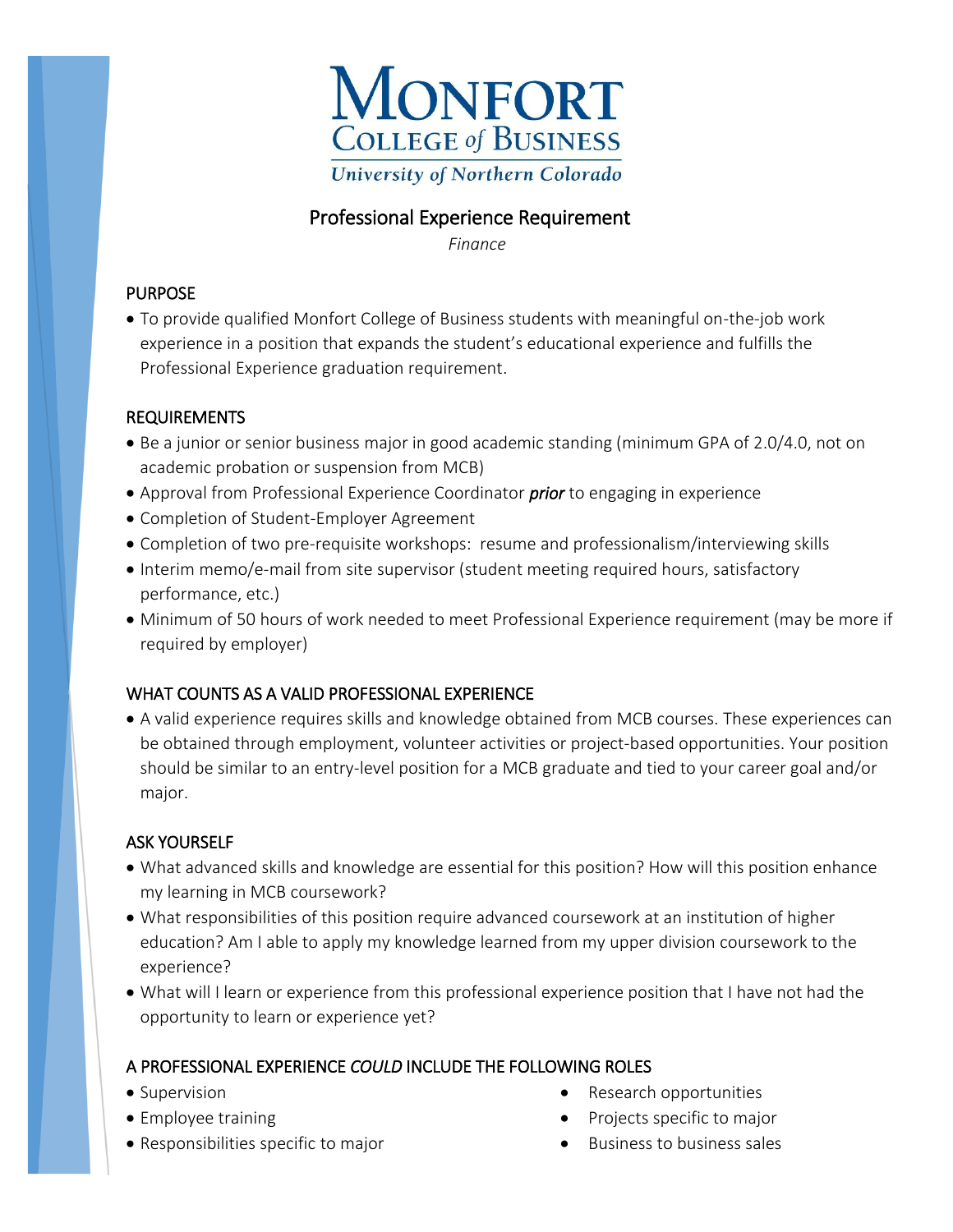

## Professional Experience Requirement

*Finance*

#### POSITIONS THAT WILL TYPICALLY NOT BE CONSIDERED A PROFESSIONAL EXPERIENCE

- Telemarketing
- Cashier
- Customer service representative
- Bank teller
- Community adviser
- Receptionist

# FINANCE PROFESSIONAL EXPERIENCE OVERVIEW

- Waiter/host/bartender
- Point of sale representative
- Administrative assistant
- Sales floor personnel
- General laborer
- The goal of a Professional Experience in finance is to apply knowledge acquired in the classroom to real-world situations in order to develop the skills and experience necessary to prepare the student for a successful career in finance.
- Professional Experiences must involve activities that students participate in to gain professional skills and develop the ability to apply in-class lessons to practical situations. Professional Experiences are structure as learning experiences that combine in-class theory with real-world applications. A valid experience for finance majors is a Professional Experience in a business, government, or organizational setting that requires skills and knowledge obtained from MCB finance courses.